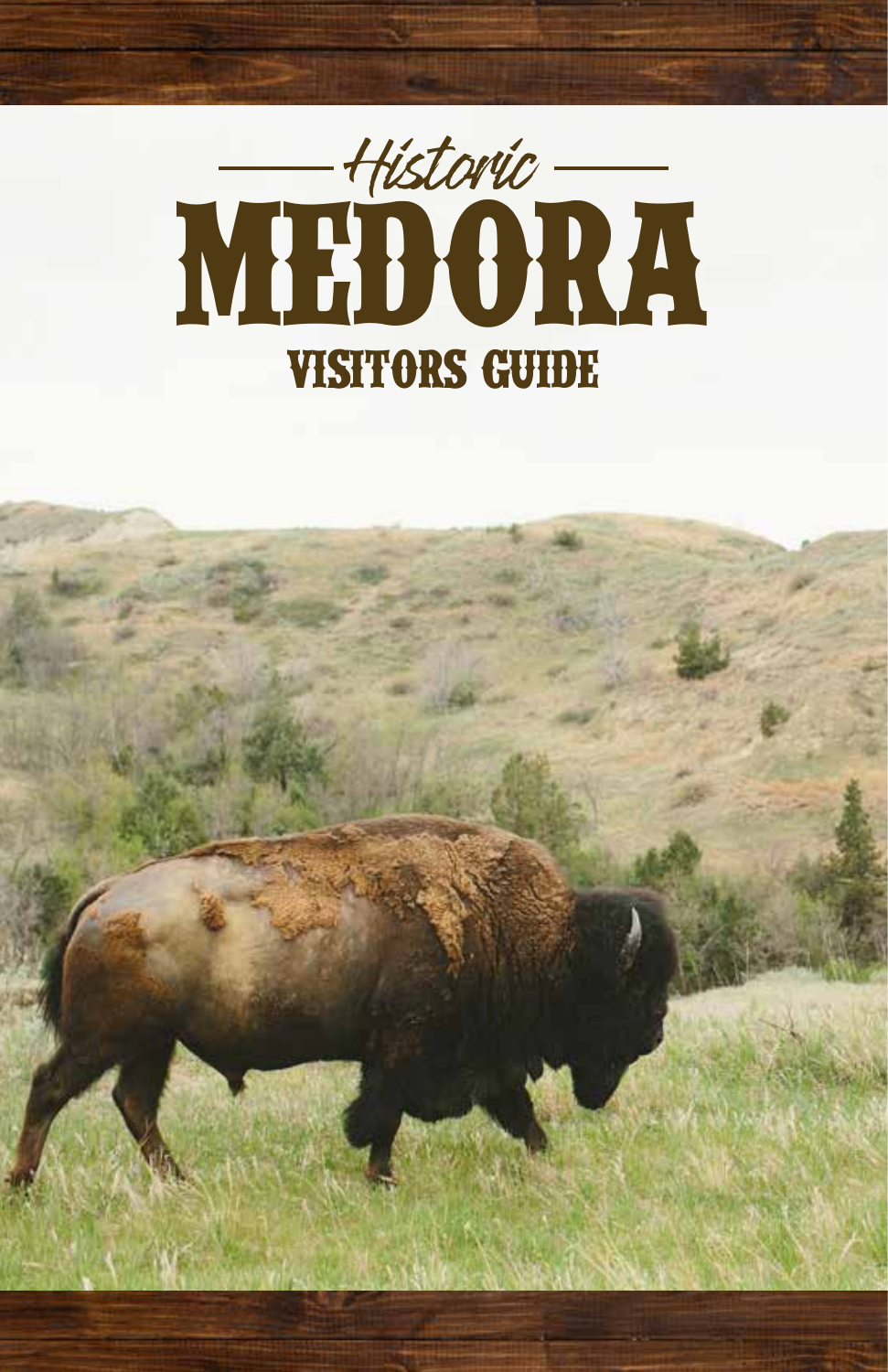### **MEDORA** Welcome to

**Listed in the top 5 places to visit in 2016 by the New York Times, Theodore Roosevelt National Park is just one of the many attractions Medora has to offer . Known for its western culture,visitors will find this historic hub filled with an endless array of activities and events for all ages. What ever your hobby may be, Medora has it all.**

**On behalf of the Medora Area Convention & Visitors Bureau, I want to thank you for choosing Medora as your destination. I hope your time spent here will exceed your expectations. If there is anything the CVB can assist you with, please contact our office.**

**Jodi Johnson Board of Directors medoracvb@gmail.com 701-623-4830**



Our *mission* at the Medora Area CVB is to promote western North Dakota to visitors with unbiased, factual information as a tourist and convention destination.

Our *vision* is to create economic prosperity in the Medora area through community partnerships, conventions, meetings, and destination marketing.

*medorand.com* has everything you will need to plan your trip including information on lodging, dining, events, and meeting planning.

**TABLE OF CONTENTS 2 SHOP • 4 EAT • 5 STAY 7 PLAY • 8 SERVICES 9 EVENT VENUES**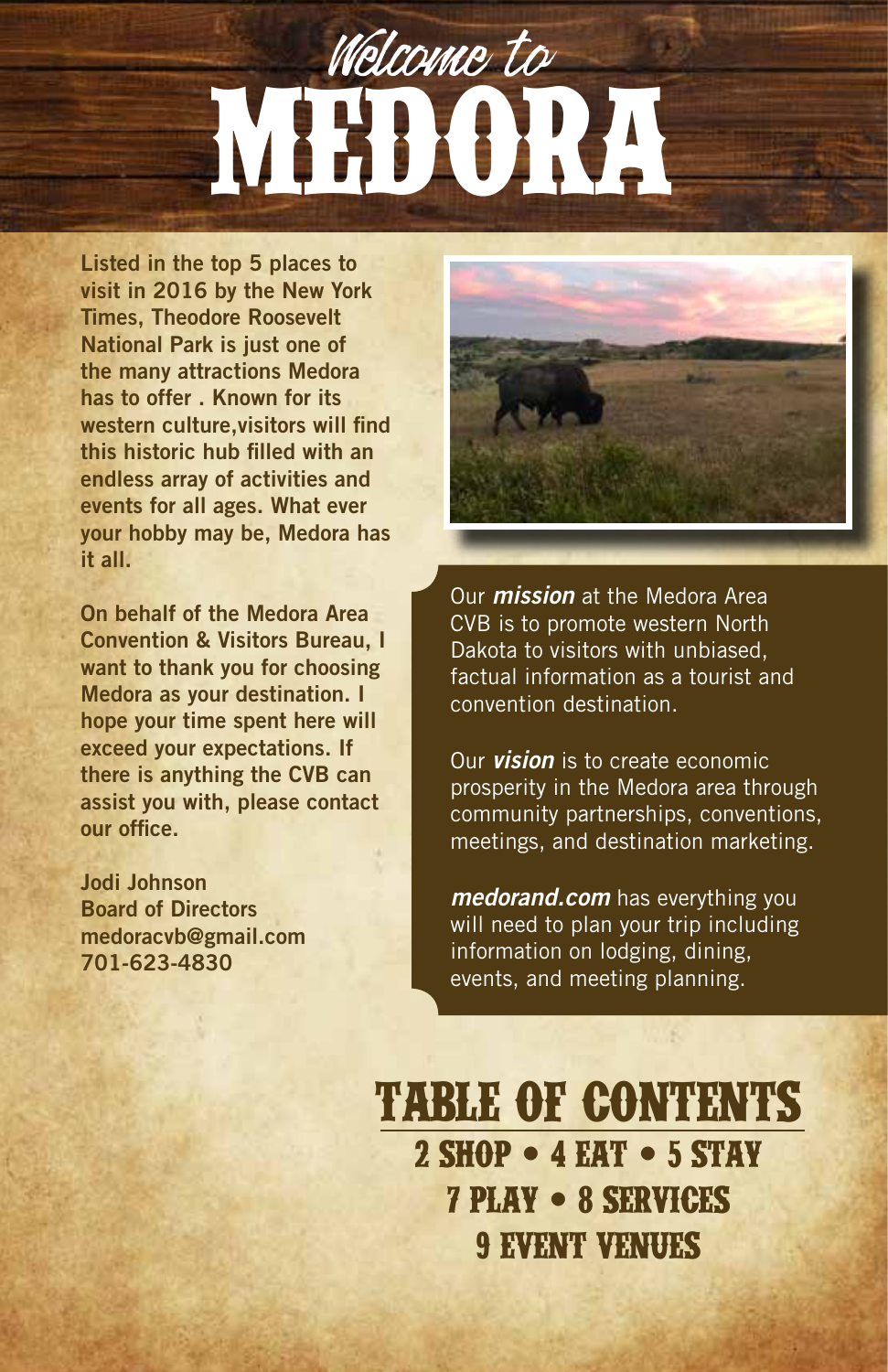## **SHOP**

**Black Hills Gold & Gift Outlet** 354 Pacific Ave (701) 623-5057

**Buffalo Gap Gift Shop & Stitchery\*** 275 Pacific Ave (701) 623-4393

**Bully Pulpit Golf Course** 3731 Bible Camp Road (701) 623-4653

**Chasing Horses** 312 Pacific Ave (701) 623-4773

**Foxes Den** 358 Pacific Ave (701) 623-3657

**Hatlee & Brae** 370 Pacific Ave (701) 623-1311

**High Mountain Outfitters** 35 3rd Ave (701) 623-3488

**Hitching Post Inc.** 410 3rd St. (701) 623-4488

**The Home Merchant** 225 Broadway (701) 623-2219

**Joe Ferris General Store** 251 Main Street (701) 623-4444

**JQ Clothing Company** 338 Pacific Ave (701) 742-2632

**Made In The USA Mercantile** 251 3rd Ave (701) 623-4444

**Medora Boot & Western Wear \*** 316 Pacific Ave (701) 623-1005

**Medora Convenience Store\*** 200 Pacific Ave (701) 623-4479

**Medora Musical Welcome Center** Burning Hills Amphitheater Chateau Road (701) 623-4444

**Rough Riders Gift** 320 3rd Ave (701) 623-4444

**Rushmore Mountain Taffy Shop** 320 Pacific Ave (701) 623-4885

**Sacajawea Trading Post** 245 Broadway (701) 623-5050

**The White House** 235 Broadway (701) 623-5050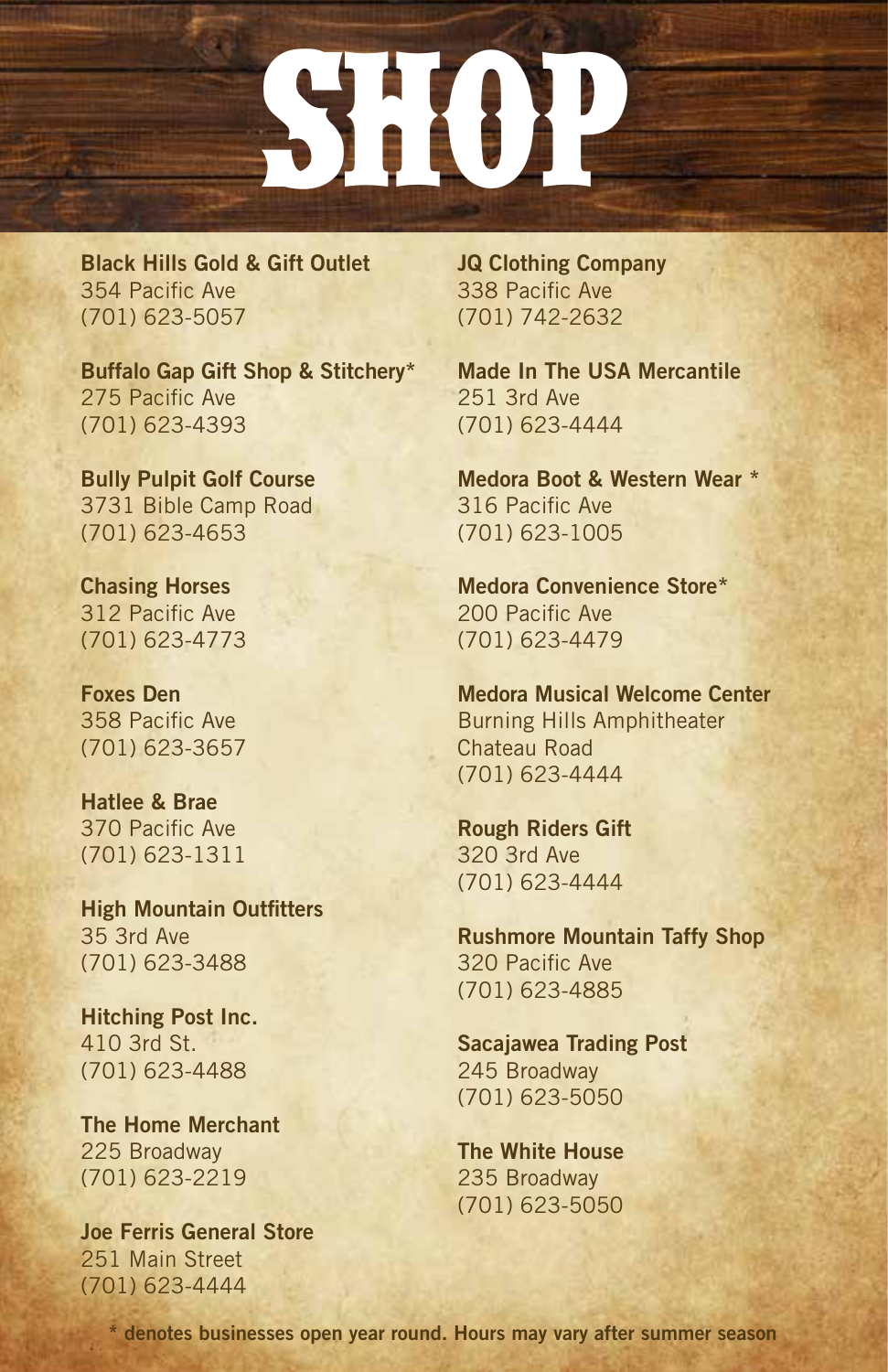

**Ticket Junction/Medora Kids Sharp Shooter** 150 Pacific Ave (701) 623-1641

**Todd's Old Time Photo Parlor & Gift Shop** 380 3rd Ave (701) 623-4339

**Western Edge Books,\* Artwork & Music** 425 4th St. (701) 623-4345

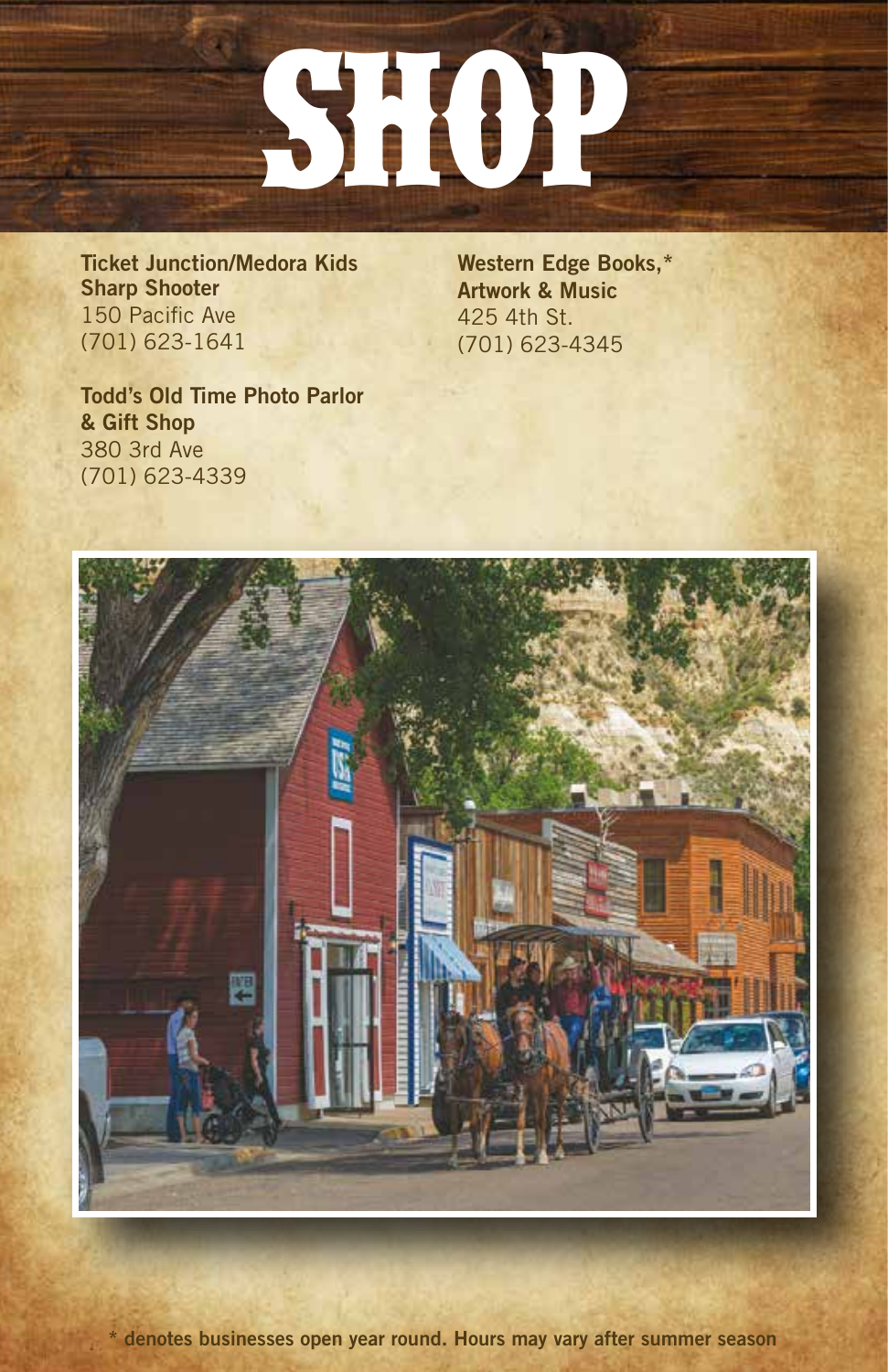

**Badlands Pizza Parlor & Saloon** 285 3rd St. (701) 623-4444

**Boot's Bar & Grill** 300 Pacific Ave (701) 623-2668

**Chateau Nuts** 370 Main Street (701) 623-4825

**Cowboy Lyle's Candy Shop** 265 3rd St. (701) 623-4444

**Cowboy Cafe** 215 4th St. (701) 623-4343

**Farmhouse Cafe** 314 Pacific Ave (701) 623-3105

**Hatlee & Brae** 370 Pacific Ave (701) 623-1311

**Hidden Springs Java\*** 350 4th St. (701) 623-4700

**Little Missouri Saloon & Dining\*** 440 3rd St. (701) 623-4404





**Medora Convenience Store\*** 200 Pacific Ave (701) 623-4479

**Maltese Burgers** 336 3rd St. (701) 623-4444

**Marquis De Mores Ice Cream Parlor & Bake Shop** 340 3rd Ave. (701) 623-4444

**Medora Fudge & Ice Cream** 201 Broadway (701) 623-4444

**Medora Uncorked\*** 370 Pacific Ave (833) 623-6275

**Rushmore Mountain Taffy Shop\*** 320 Pacific Ave (701) 623-4885

**Pitchfork Steak Fondue** Burning Hills Amphitheater Chateau Road (701) 623-4444

**Theodore's** 301 3rd Ave (701) 623-4444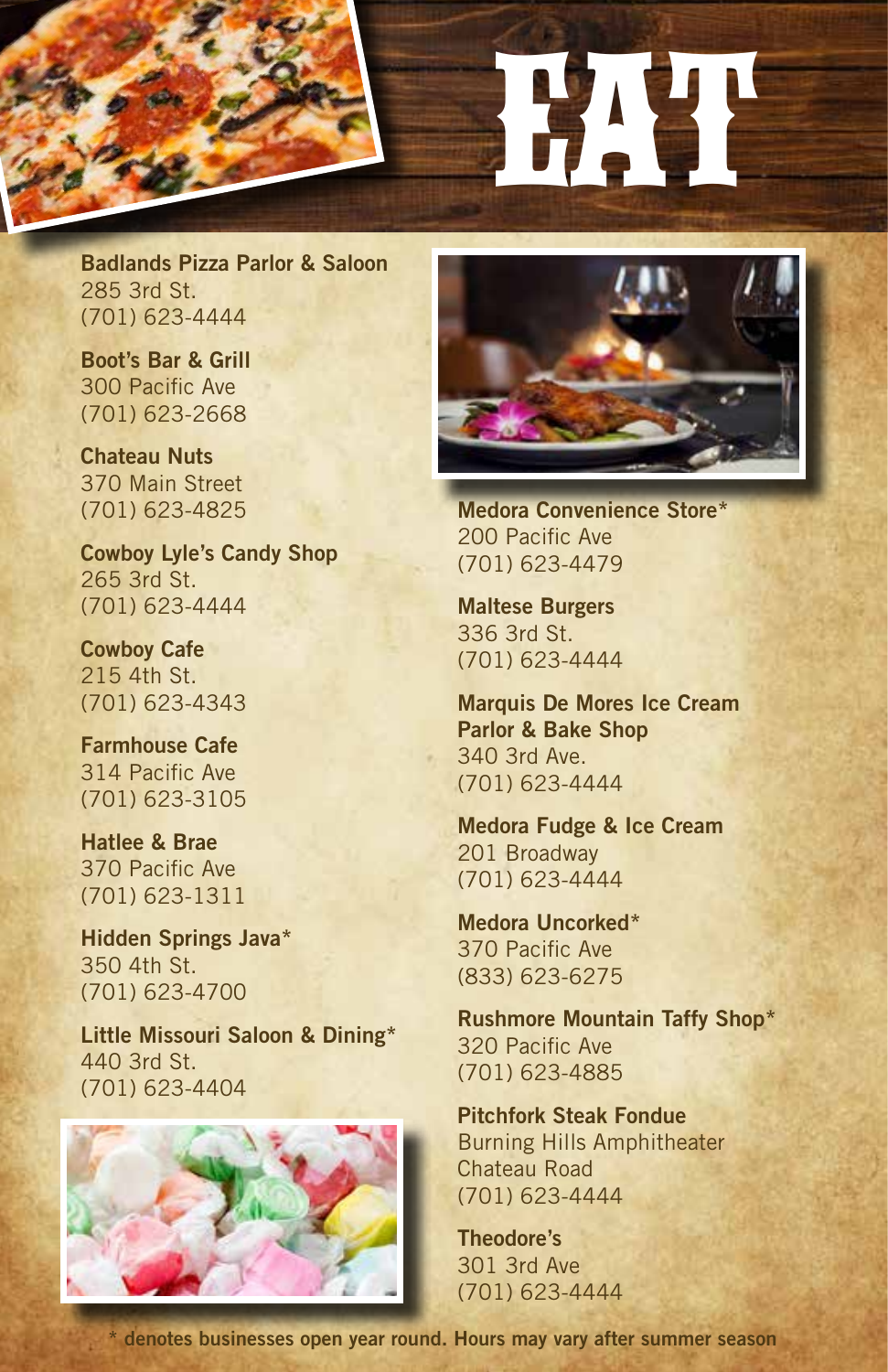

**Amble Inn\*** 425 4th Street (701) 623-4345 ambleinnmedora.com



**AmericInn of Medora\*** 75 East River Road South (701) 623-4800 visitmedora.com

**Badlands Motel** 501 Pacific Ave (701) 623-4444 medora.com

**Bar X Ranch\*** 3566 West River Road (701) 623-4300 barxranch1.com Reservations are required

**Buffalo Gap Guest Ranch & Campground\*** 3100 Buffalo Gap Road (701) 623-4200 buffalogapranch.com

**Cottonwood Campground\*** (701) 623-4466 nps.gov

**Custer's Cottage** 150 East River Road South (701) 623-4378 custerscottage.com Reservations are required

**Dakota Place Lodge\*** 630 Doc Hubbard Drive (701) 290-1038 dakotaplacend.com Reservations are required

**Eagle Ridge Lodge\*** 14937 Dutchmans Road (701) 623-2216 eagleridgelodge.com Reservations are required

**Elkhorn Quarters** 400 East River Road South (701) 623-4444 medora.com

**King Ranch** 14625 Plumely Draw Road (701) 623-5364 Reservations are required

**Hyde House** 347 3rd Street (701) 623-4444 medora.com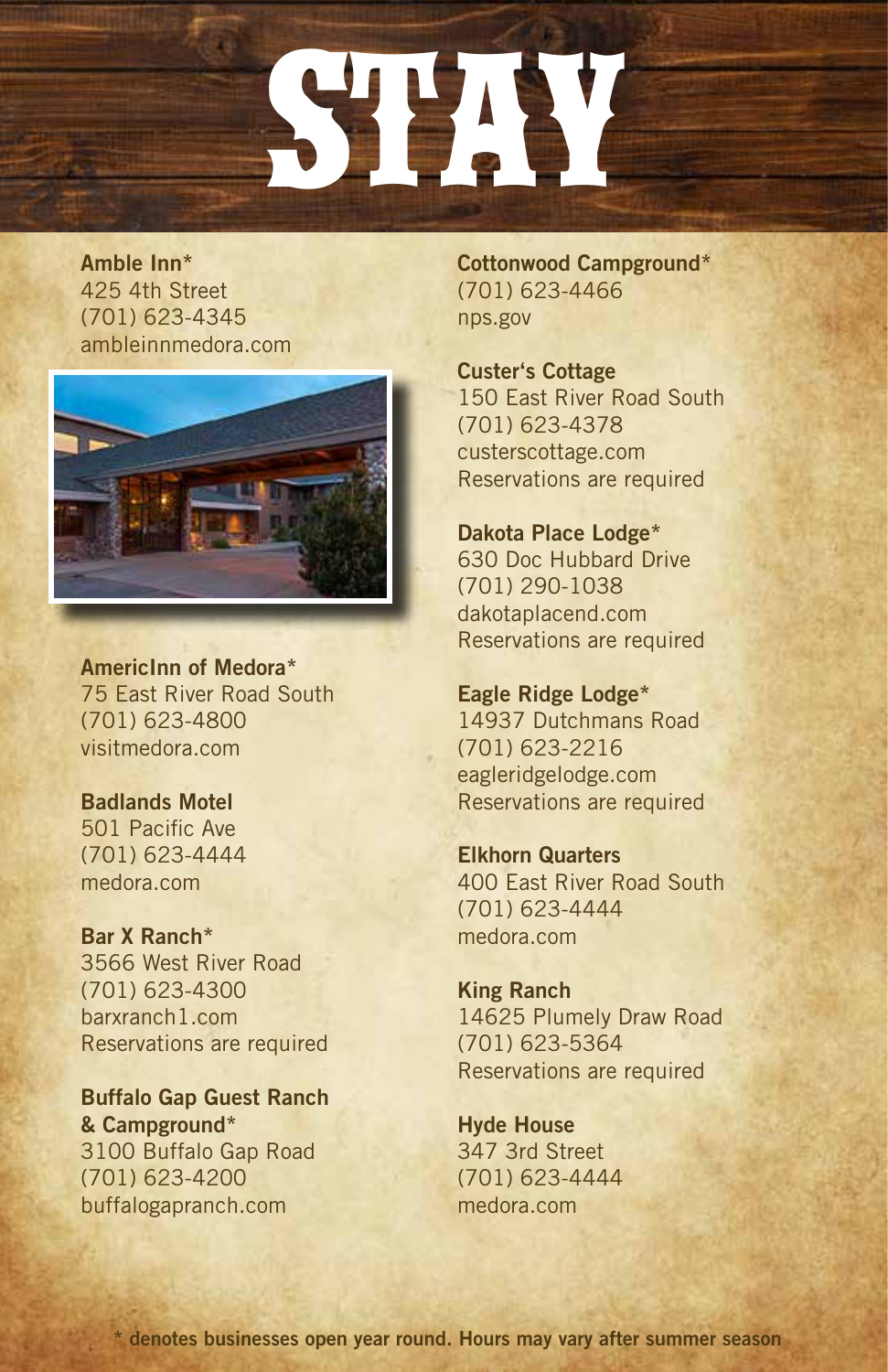

**Little Missouri Bed & Guest Ranch** 14685 River Drive (701) 623-4496 Reservations are required

**Medora Campground** 3370 Pool Drive (701) 623-4444

**Red Trail Campground\*** 250 Red Trail Road (701) 623-4317 (800) 621-4317 redtrailcampground.com Call for reservations

**Rough Riders Hotel\*** 301 3rd Ave (701) 623-4444 medora.com

**Spirit Of The Badlands\*** 3606 West River Road (701) 623-0080 spiritofthebadlands.com Call for rates & availability

**Sully Creek State Park\*** 14651 36th Street (701) 623-2024 (701) 260-1069

**Wannagan Creek Cabins** 16 miles north of Medora wannagancreekcabins.com Reservations are required

**Wooly Boys Inn** 250 4th Street (701) 623-4444 medora.com



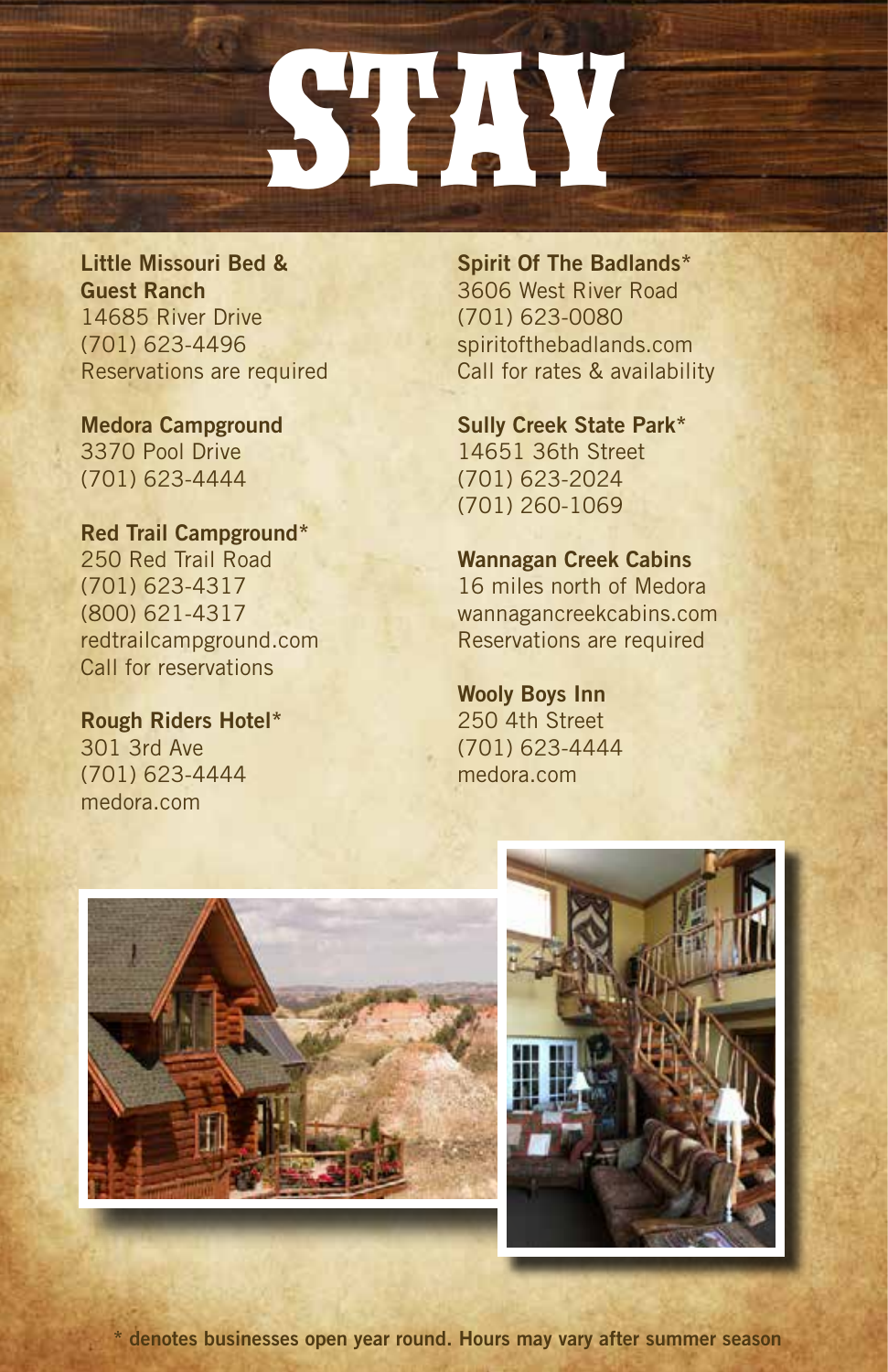

**A Teddy Roosevelt Salute to Medora** Old Town Hall Theatre (701) 623-4444

**Badlands Shooting Gallery** 3rd Street (701) 623-4444

**Billings County Courthouse Museum** 475 4th Street (701) 623-5829

**Bully Pulpit Golf Course** 3731 Bible Camp Road (701) 623-4444

**Chateau De Mores** 3448 Chateau Road (701) 623-4355

**Dakota Cyclery** 365 Main Street (701) 623-4808

**Footsteps Into Medora's Past** (701) 623-4444

**Harold Schafer Heritage Center** 335 4th Street (701) 623-4444

**Maah Daah Hey Trail**

**Medora City Swimming Pool** 3385 Pool Drive (701) 623-7665

**Medora Children's Park** (701) 623-4444

**Medora Gospel Brunch** 250 3rd Ave (701) 623-4444

**Medora Mini Golf** 5th Street (701) 623-4444



**Medora Musical Burning Hills Amphitheater** (701) 623-4444

**Medora Riding Stables** (701) 623-4444

**North Dakota Cowboy Hall of Fame** 250 Main Street (701) 623-2000

**Theodore Roosevelt National Park** (701) 623-4466

**Transportation Museum** 3731 Bible Camp Road (701) 623-4444

**Von Hoffman House** Broadway & 5th Street (701) 623-4444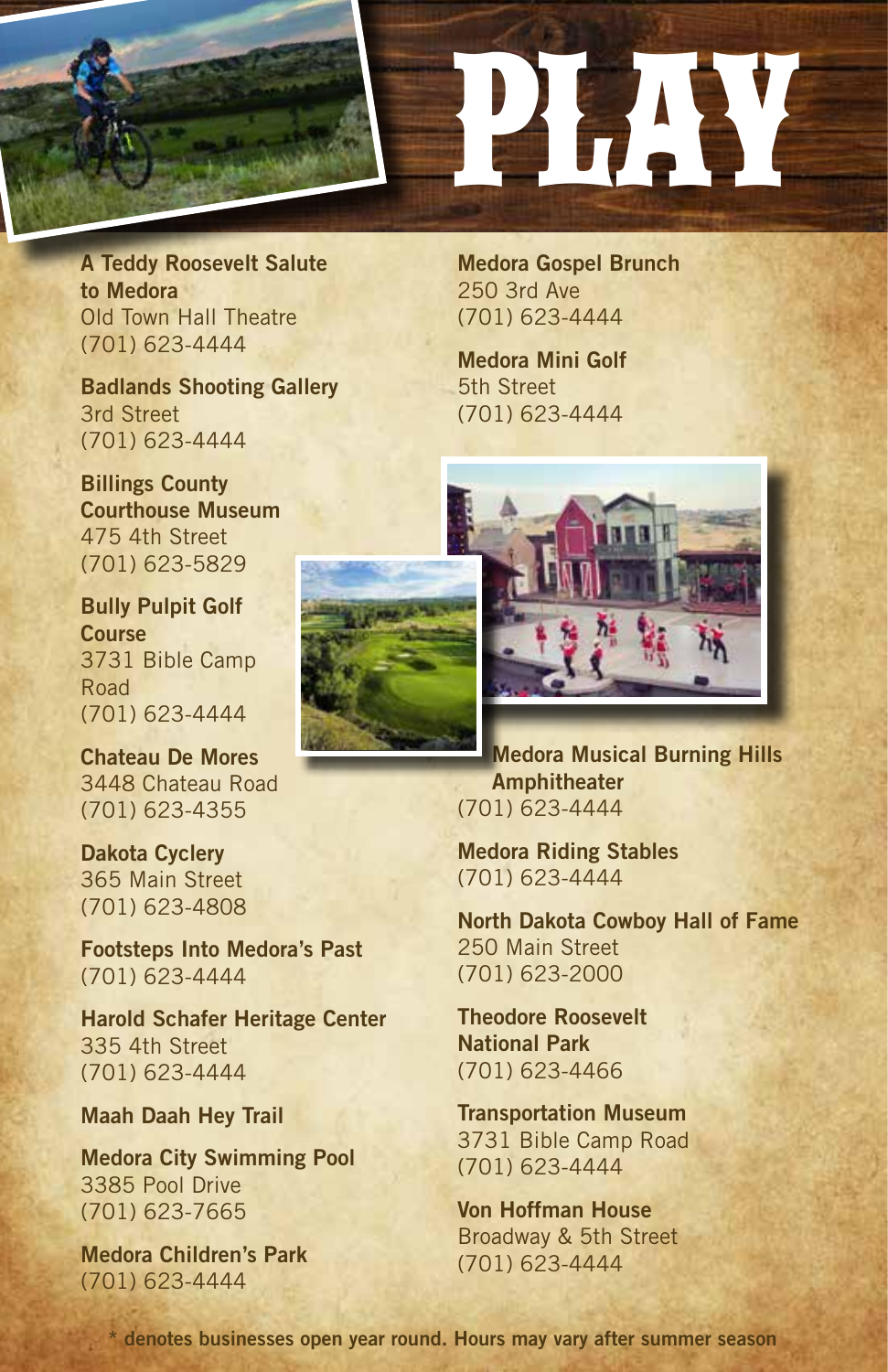# **SERVICES**

**Billings County Court House\***  495 4th Street PO Box 168 (701) 623-4377 www.billingscountynd.gov

**City of Medora\***  465 Pacific Ave (701) 623-4834

**First State Bank of Medora\***  365 3rd Ave (701) 623-5000

**Little Missouri Chiropractic\***  (701) 872-6688 littlemissourichiro.com

**Medora Area CVB\***  330 Pacific Ave #1 (701) 623-4830 discovermedora.com

**Medora Boarding Stables\***  PO Box 198 (701) 623-4444

**Medora Chamber of Commerce\***  PO Box 186 (701) 623-4810 www.medorandchamber.com



**Medora Post Office\***  355 3rd Ave PO Box 9998 (701) 623-4385

**Medora Grazing Association\***  355 4th Street East (701) 623-4336

**TR Medora Foundation\***  PO Box 198 (701) 623-4444 www.medora.com

**Theodore Roosevelt Nature & History Association\***  201 East River Road North PO Box 167 (701) 623-4884 www.trnha.org

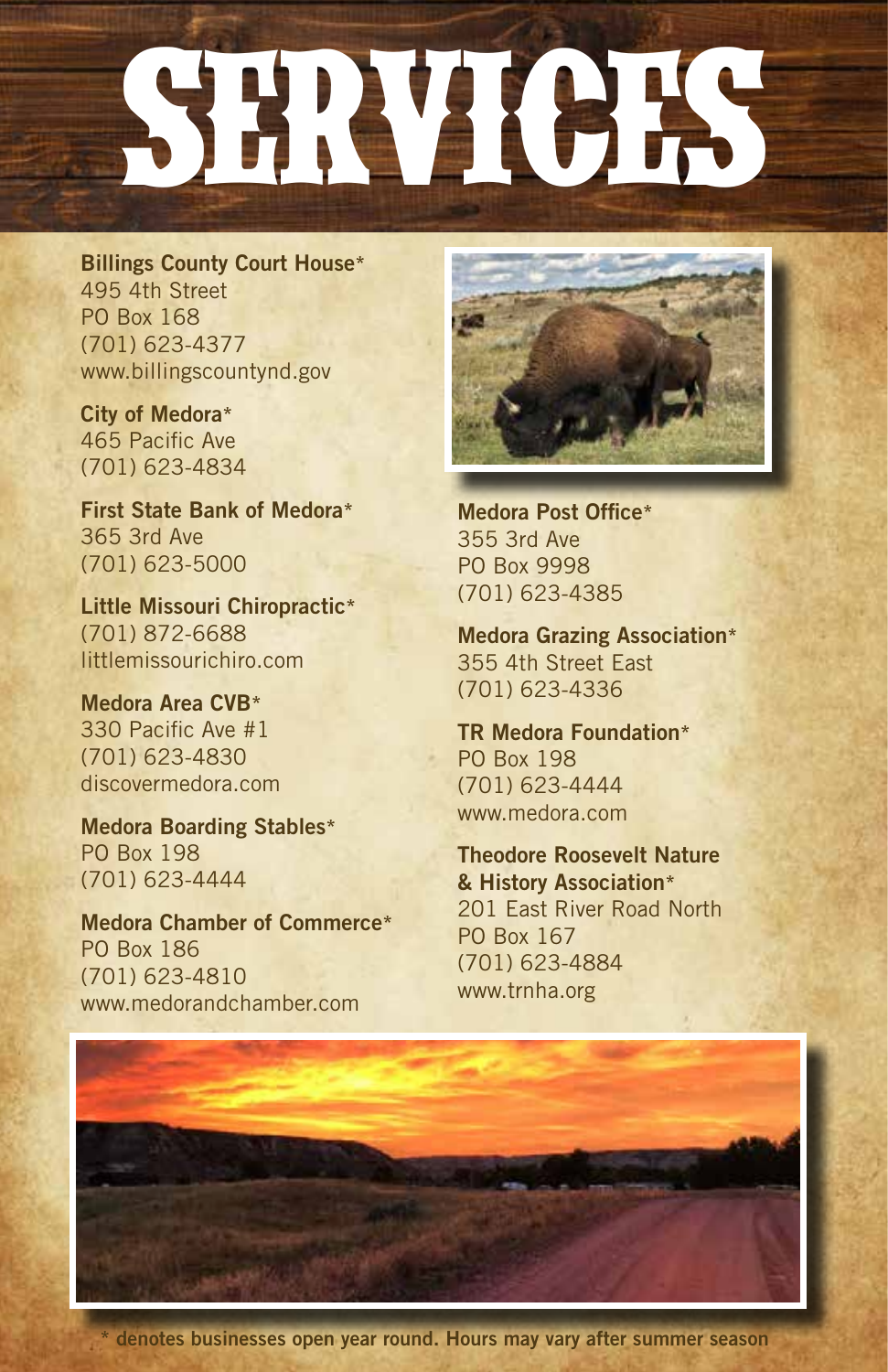

**AmericInn of Medora** 75 East River Road South (701) 623-4800 www.visitmedora.com

The AmericInn has a beautiful conference center that can accommodate up to 150 people. The 2000 sq. ft. room can be set up classroom style or with round tables. The use of projection screens, podium, and wireless internet is included in the room rental. Catering options are available.

#### **Eagle Ridge Lodge** 14937 Dutchmans Road W (701) 623-2216 www.eagleridgelodge.com

People love the exclusivity, pristine western surroundings, and the facilities of Eagle Ridge Lodge. The lodge specializes in hosting retreats and gatherings where all energies can be devoted to the fun, fellowship, and the reason for the gathering.The lodge can accommodate 22-23 guests.



**Badlands Ministries** 3892 Bible Camp Road (701) 623-4332 badlandsministries.org

Badlands Ministries has the ability to have a variety of year round events. Their year-round dining hall has state of the art kitchen equipment, indoor & outdoor fireplaces, and seating for up to 200 people. Catering options are available.





**Harold Schafer Heritage Center** 335 4th Street (701) 623-4444 ext.8828 www.medora.com

The Harold Schafer Heritage Center provides a professional private board room. Enjoy the patio off the back for breaks and meals. The space is available April - October. This venue can seat up to 80 people. Catering options available.

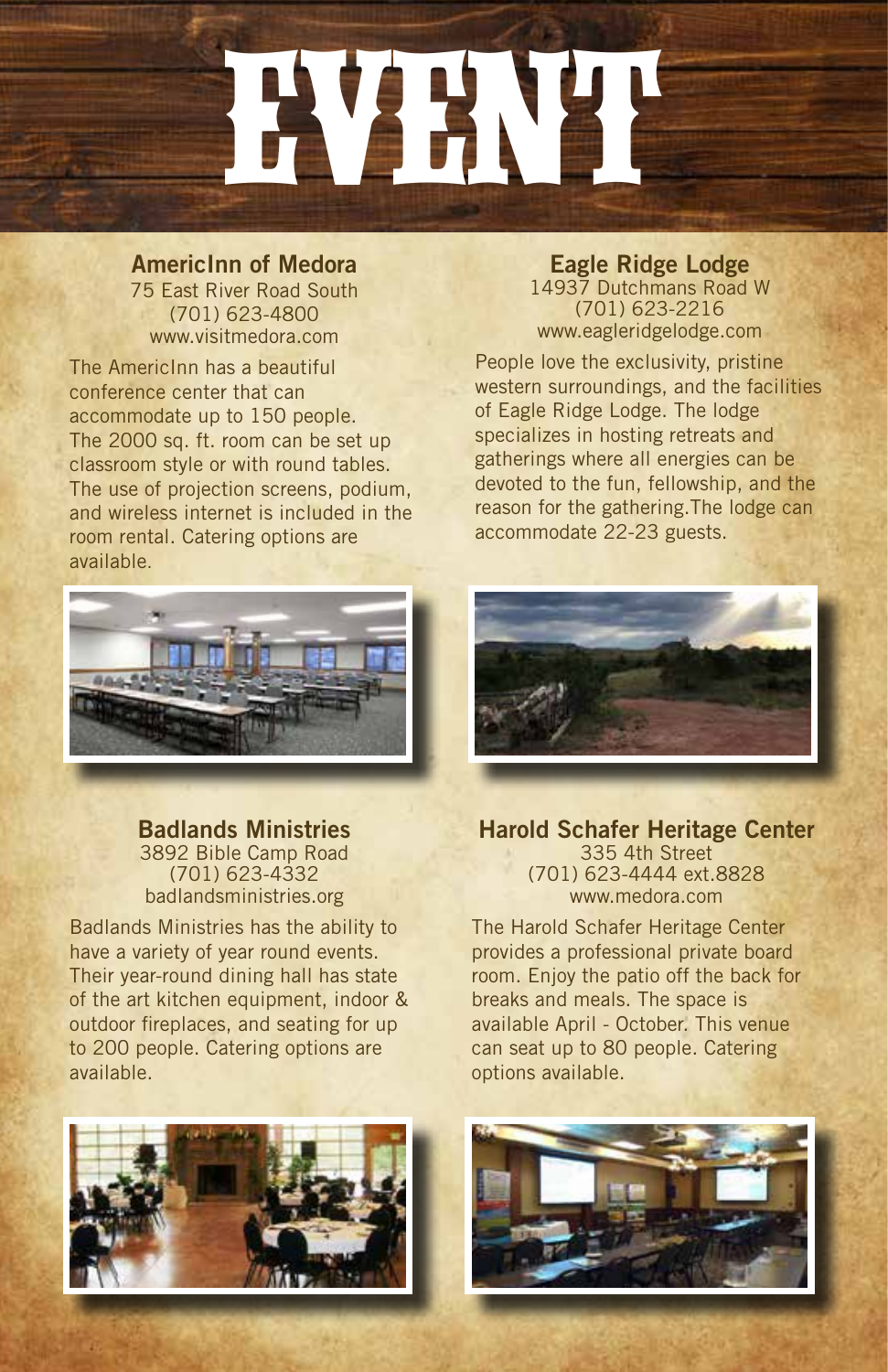# **VENUES**

**North Dakota Cowboy Hall of Fame** 250 Main Street (701) 623-2000 www.northdakotacowboy.com

Enjoy a 1,400 sq. ft. first-class facility with a backdrop reminiscent of a lifestyle envied across this great land. The conference room can seat up to 108 people. The North Dakota Cowboy Hall of Fame has an outdoor patio that can accommodate up to 200 people. Catering options are available.

#### **Rough Riders Hotel** 301 3rd Ave (701) 623-4444 ext.8828 www.medora.com

The Rough Riders Hotel Conference Room is a stunning facility with a touch of western elegance. Open year-round, the meeting space can seat up to 150 people. Audio/visual equipment, projectors,sound systems, & wireless Internet are included. The hotel also has an outdoor patio for use.



### **Medora Community Center** 465 Pacific Ave (701) 623-4834

The heart of any successful convention or meeting is a good conference center and the Medora Community Center is among the best. This full service venue with over 20,000 square feet of available meeting space has stateof-the-art audio/visual and teleconferencing capabilities.





**Tjaden Terrace** (701) 623-4444 ext.8828 www.medora.com

The Tjaden Terrace is the perfect setting if you are looking to have a scenic outdoor wedding overlooking the mystic Badlands. Set atop of the butte, you are surrounded by panoramic views of Historic Medora, Theodore Roosevelt National Park, and the Little Missouri River.